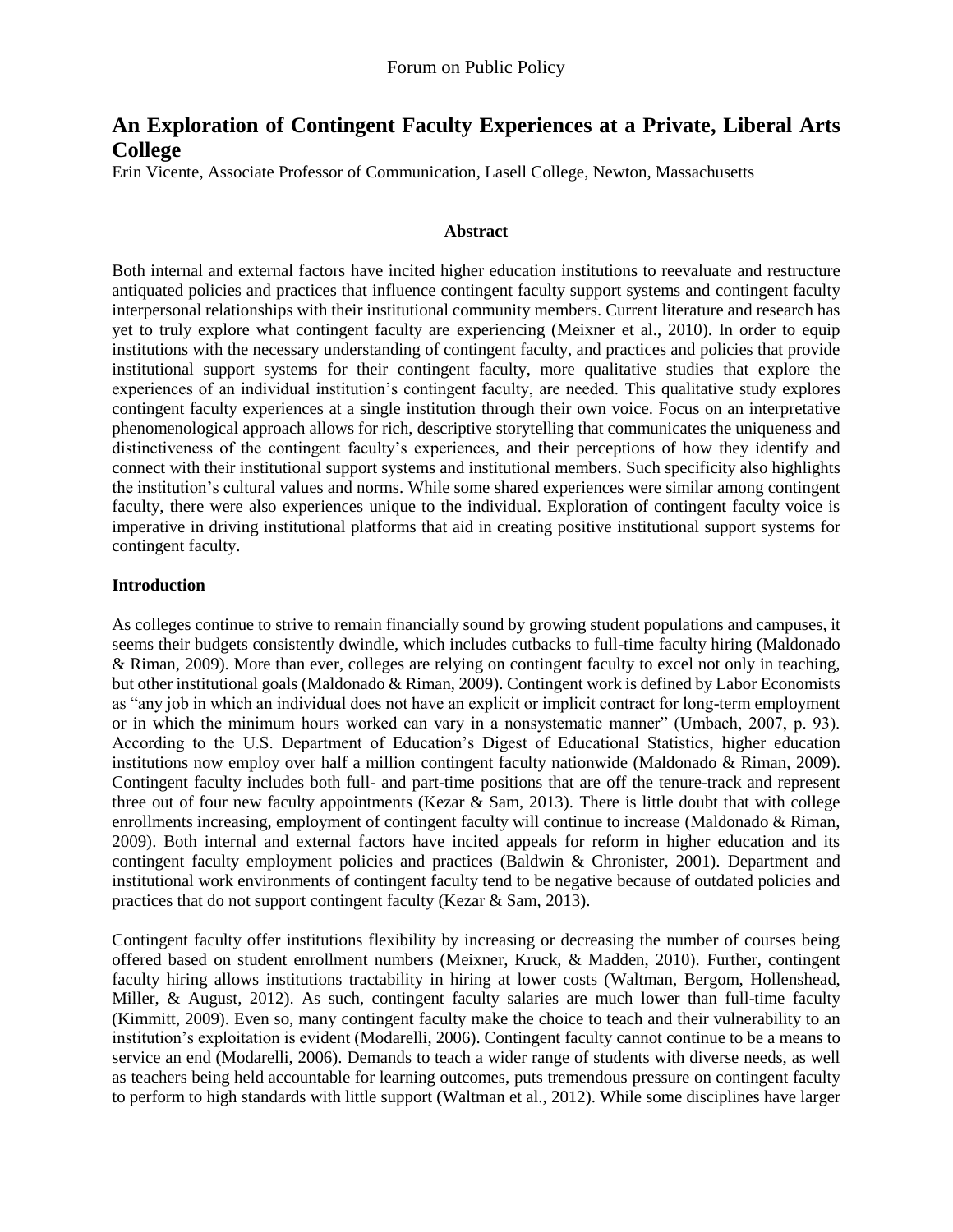percentages of contingent faculty, many contingent faculty consistently experience the same common problems. They lack the compensation, benefits, inclusion in departmental social events, curriculum decision-making, professional development, respect, well-equipped offices and supplies, and overall open lines of communication that full-time faculty members enjoy (Fagan-Wilen, Springer, Ambrosino, & White, 2006). However, although contingent faculty can be a valuable resource in helping an institution achieve its mission, such experiences have led many contingent faculty to feel a sense of low job security and for their teaching standards to be compromised (Wallin, 2004). Research suggests contingent faculty who feel undervalued will not bring the same quality of teaching compared to those that feel valued and a part of the department team (Milliken & Dustin, 2008). Umbach (2007) states most contingent faculty spend less time with students and use less engaging teaching methods than tenure-track faculty. Furthermore, such minimal job security for contingent faculty can lead to relying heavily on positive student-teacher evaluations and possible grade inflation (Fagan-Wilen et al., 2006). As such, contingent faculty have just as much opportunity as full-time faculty to impact and influence an institution and its members either negatively or positively. With the increasing hiring of contingent faculty, institutions' understanding of contingent faculty experiences and how contingent faculty perceive their institutional support systems, plays an integral role in how institutions will reform their practices and policies for contingent faculty.

Current literature and research has yet to truly explore what contingent faculty are experiencing (Meixner et al., 2010). In order to equip institutions with the necessary understanding of contingent faculty, and practices and policies that provide institutional support systems for their contingent faculty, more qualitative studies that explore the experiences of an individual institution's contingent faculty, are needed. One-on-one interviews with contingent faculty at their specific place of employment will strengthen current research by giving lived-perspectives from various contingent faculty on their day-to-day experiences at their institutions. By describing, explaining, and finding common themes in the sample participants' language, the research will offer a concrete picture of contingent faculty's experiences relevant to their specific institutions. Such research will aid in advancing the specific institution's awareness of how to include, manage, evaluate, and recognize their contingent faculty (Waltman et al., 2012). In doing so, contingent faculty may be given opportunities to feel more valued through their institutional support systems which include their interpersonal relationships with members of their institutional community.

In recent years, the broader social, economic, and political landscapes in which colleges and universities operate has changed (Baldwin & Chronister, 2001). Both external and internal influences such as lack of government support, new technologies, competition, rising costs, and changing characteristics of students are some of the few reasons for the need to re-evaluate the employment practices and policies at higher education institutions, such as the use of contingent faculty to meet institutional missions (Baldwin  $\&$ Chronister, 2001). Significant transformations in the American workplace, because of market changes, have led many types of organizations to restructure their current employee-employer relationships through new policies and practices (Baldwin & Chronister, 2001). Therefore, many higher education constituents feel that colleges and universities should make the same types of transformations in restructuring antiquated contingent faculty-institutional relationships and the policies and practices that influence such relationships (Baldwin & Chronister, 2001).

David W. Leslie and Judith M. Gappa, are two of the pioneers and prominent researchers on contingent faculty working conditions and job satisfaction. The social and demographic environments have changed little since Leslie and Gappa's beginning research of part-time faculty in 1982 (Merriam, 2010). Much of their research developed in the 1990's and 2000's, and continues today. However, most of their research has focused on contingent faculty at community colleges through both qualitative and quantitative research, which has not yet gotten to the core of faculty perception through their own description (Leslie & Gappa, 2002; Meixner, 2010). While Leslie and Gappa note the discrepancies that exist between contingent faculty and full-time faculty, their research hasn't yet fully developed contingent faculty's voice with regard to their own experiences at a small, four-year, private liberal arts institution (Gappa, 2008).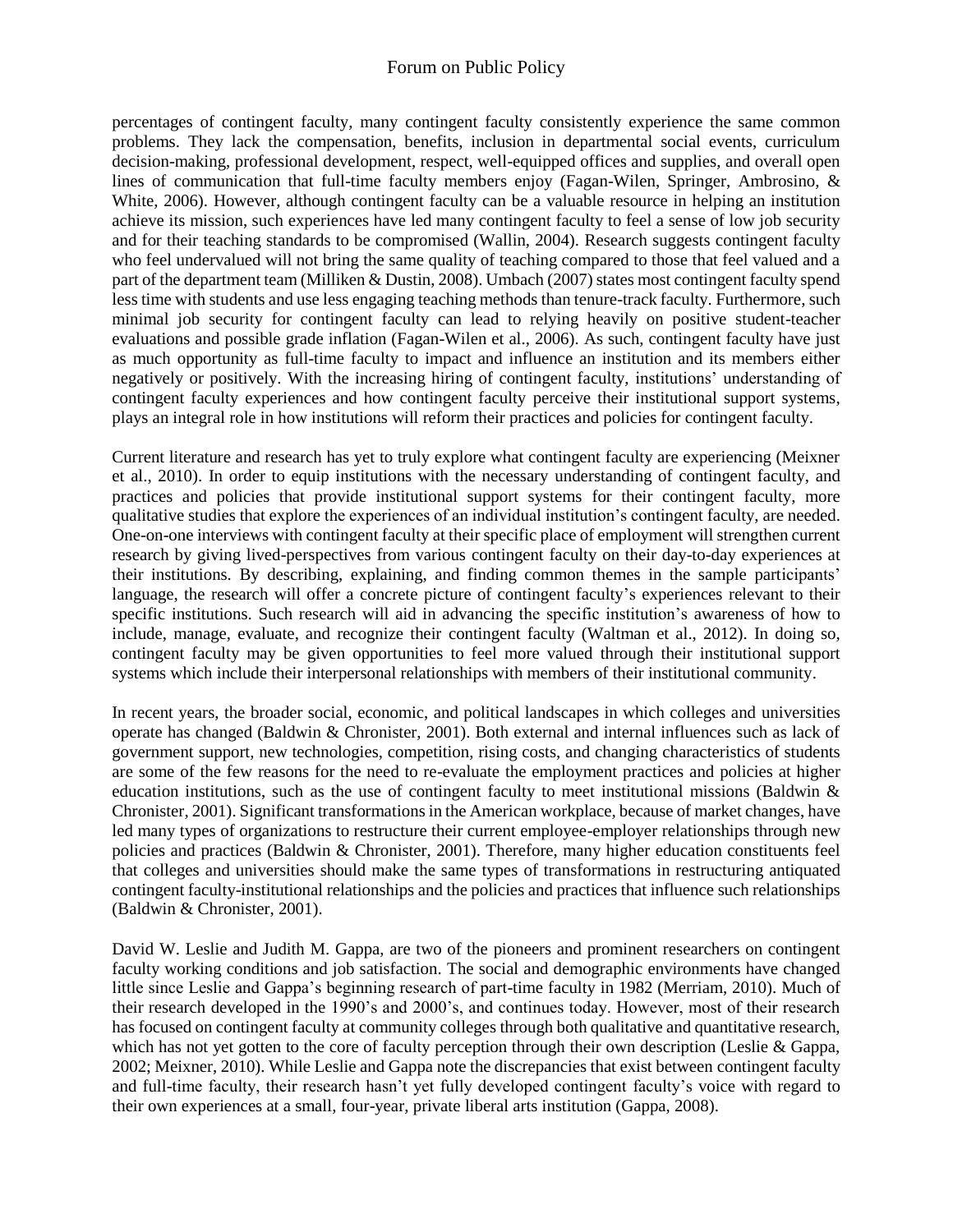Although research on contingent faculty working conditions and job satisfaction began in the late 1970's and early eighties, today, the research remains vague at dissecting contingent faculty's own perceptions of what they are experiencing at their individual workplace (Umbach, 2007). Much of the research classifies faculty as a generalizable, homogenous group, and most institutions treat all contingent faculty alike (Baldwin & Wawrzynski, 2012; Gappa, 1993; Umbach, 2007). As such, research suggests institutions often fall short in supporting their contingent faculty by assuming all contingent faculty identify and connect with their institutions in the same way (Arsdale, 1978; Hoyt, 2012). Various institutions act as unique "labor markets" and yet, if stakeholders in higher education could distinguish the differences in experiences and perceptions between contingent faculty at different institutions, much could be learned in order to improve contingent faculty's connection to their specific institution (Conley & Leslie, 2002). Exploration of contingent faculty experiences at their individual institution will provide stories of rich dialogue that will address issues beyond compensation to interpersonal relationships within the contingent faculty member's place of employment. Therefore, a study that focuses on one specific institution will answer precisely what support systems are in place that encourage or discourage their contingent faculty from making a deep connection with their institution (Arsdale, 1978).

#### **Theoretical Framework Social Exchange Theory**

Social exchange theory (SET) suggests "that individuals form relationships with those who can provide valued resources. In exchange for these resources individuals will reciprocate by providing resources and support" (Umbach, 2007, p. 93). Further, individuals who feel supported and rewarded will have greater commitment to an organization (Umbach, 2007). As Homans (1982) argued, social exchange will not likely continue unless each party rewards the other. Social exchange happens under two provisions: there is a goal to meet an end through social interaction with other people, and means must be adapted to foster achievement of such ends (Blau, 1964). One can think of these provisions with contingent faculty having the end goal of providing students with a sound learning experience through their teaching, thus the social interaction lying between contingent faculty and their students. Further, contingent faculty may adapt their teaching methods and style, thus their means of teaching, to achieve valuable learning experiences for their diverse student populations. Additionally, the provisions can also be applied more broadly between contingent faculty and their institutions. Institutions have an end goal of hiring contingent faculty to teach a course start to finish through social interactions with many vested parties. Moreover, institutions have a responsibility to adapt their employment policies and practices (means) to aid in contingent faculty support systems that explicitly define contingent faculty job roles, sustain contingent faculty employment, and help contingent faculty provide a valuable education to students.

Social exchange is voluntary for individuals, and as Gouldner (1964) believed, the "starting mechanism" for such exchange was the reciprocity of such rewards so as to continue to receive them (Blau, 1964, p. 92). Reciprocity is ambiguous; it relies on exchanges being dependent on the actions and behaviors of the participants, as well as the cultural values of the members, within an exchange (Cropanzano & Mitchell, 2005). However, Blau argued (1964) that the "starting mechanism" for exchange is not reciprocity, but in the existential conditions of exchange, it focuses beyond economic exchange (p. 92). Instead, exchange is innate, and the reciprocity of benefits is merely a check-and-balance system to put individual interests aside, and instead reinforce collective group bargaining for group social norms (Blau, 1964). Further, the exchange may not always be known in advance and the nature of the return is often left up to the discretion of the one who makes it (Blau, 1964). These ideas can be applied to contingent faculty at higher education institutions. Contingent faculty voluntarily teach, and so, they give their time, energy and knowledge, in exchange for the resources, both extrinsic, for example pay, and intrinsic, like collegiality, that their institution provides. However, contingent faculty are expected to follow group norms that match their individual institution's culture of how contingent faculty should behave with regard to their job roles. Yet, those contingent faculty that feel they are not supported nor provided adequate resources for their teaching,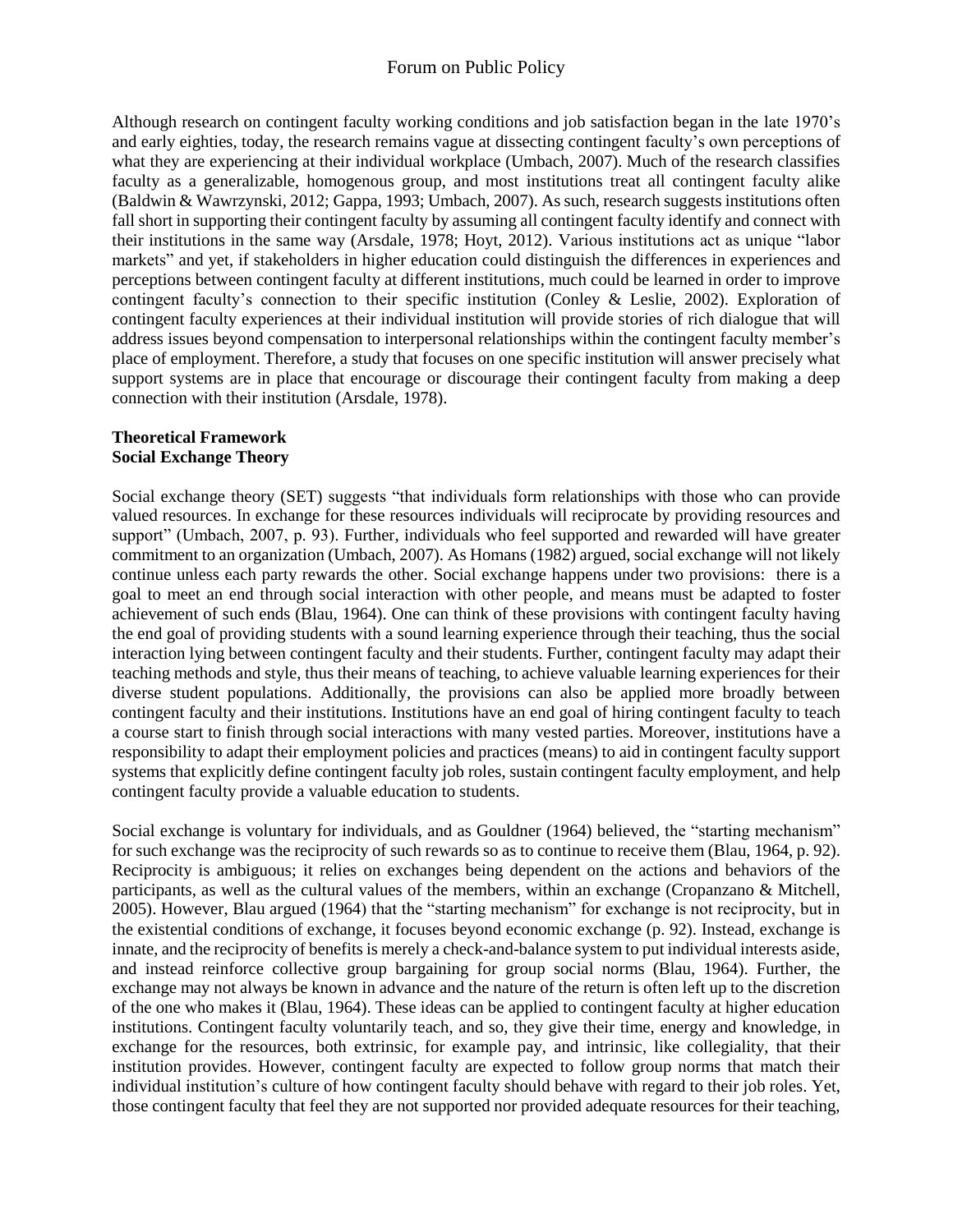will most likely be less committed to their institutions and their students. The return on investment for contingent faculty lies in the hands of those with power within their institutional domains such as administration and full-time faculty, who may govern the types of exchange and the degree of reciprocity given (Blau, 1964).

Social exchange expands beyond economic exchange and looks at feelings such as trust, obligation, and gratitude (Blau, 1964). In contrast to economic commodities, the benefits of social exchange are sometimes unspecified and not able to be quantitatively measured (Blau, 1964). Rules of exchange are governed by the participants with more power in an exchange relationship (Blau, 196; Cropanzano & Mitchell, 2005). There is value in both the extrinsic and intrinsic benefits, and the significance of both are rarely determined by one single factor although the interpersonal relationships between exchange partners influences both benefits (Blau, 1964). Social exchange relationships flourish when employers "take care of employees" (Cropanzano & Mitchell, 2005, p. 882). Therefore, the only way to take care of employees is to understand them. As such, the exploration of contingent faculty experiences will rely on Homans' and Blau's work by exploring individual contingent faculty experiences through their own perceptions of what extrinsic and intrinsic support systems exist in being a contingent faculty member at their individual institution. Social exchange theory will help discover whether the exchange for reciprocity between contingent faculty and their institution is equally valued and supported, if contingent faculty and their institution are equally committed to providing a mutually beneficial relationship, and how relationships and power influence exchanges between participants.

### **Methodology**:

The researcher followed an interpretative phenomenological approach (IPA) through a qualitative study that explored experiences of four individual contingent faculty at a small, private liberal arts college. The following research and sub question drove the study:

**Research Question**

- What are the experiences of contingent faculty at a private, liberal arts college? **Sub Question**
- How does contingent faculty at a private, liberal arts college view their institutional support from both the institution and through interpersonal relationships with their institutional community members?

### **Research Design**

An IPA approach through a qualitative study allowed participants the opportunity to speak candidly and specifically through subjective reflection, and the researcher, the opportunity to capture the sense-making of the participants' experiences through her writing (Smith, Flowers, & Larkin, 2009). Further, qualitative research gave contingent faculty the opportunity to identify similar lived-experiences by collectively sharing their "stories" of institutional experiences through their own voice (Creswell, 2013). The role of the researcher allowed the participant to step outside of their everyday experiences and instead, encouraged more profound descriptions of their experiences through their own complex nuances of sense- and meaningmaking (Smith, Flowers, & Larkin, 2009).

The approach incited a theoretical obligation to the participant by connecting people's talk, their thinking, and their emotional state through the understanding of the participant as a cognitive, linguistic, affective, and physical being (Smith & Osborn, 2007). Further, the approach helped the researcher explore the experiences of individual contingent faculty participants in their own terms while also being able to connect their understandings to mainstream psychology (Smith, Flowers, & Larkin, 2009). A smaller sample size helped understand the essential qualities of the institutional experiences for each contingent faculty participant through their own inward awareness of conscious storytelling (Smith, Flowers, & Larkin, 2009). Further, a small study of contingent faculty at one institution forged the detail of the individual which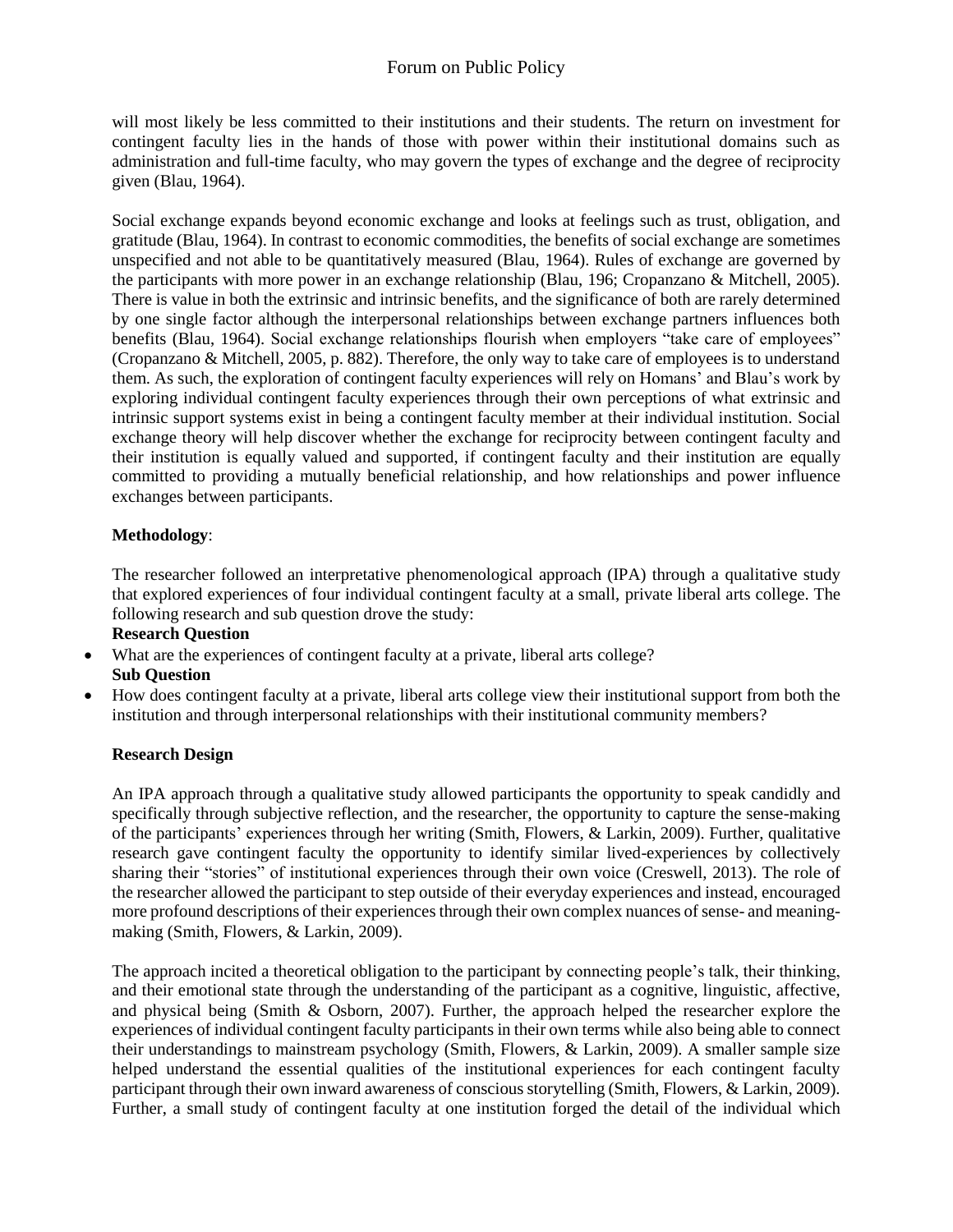brought us closer to meaningful qualities of the general (Smith, Flowers, and Larkin, 2009, p. 32). Stories of reflectivity helped us explore deeper into the individual which took us closer to the universal through similar experiences one may not otherwise have known on the surface (Miles & Huberman, 1994; Smith, Flowers, Larkin, 2009).

A interpretative phenomenological approach examines the reflections of significance in the individual contingent faculty's experiences and the essence, as Husserl believes, of how contingent faculty interpret their own endeavors through a lens of subjective perception (Smith, Flowers, & Larkin, 2009). Further, Husserl, who was critical of science's privileged claims, argued for a series of reductions that aim at getting at the essence of the participants own perceptions versus the distractions of assumptions and preconceptions of the researcher (Smith, Flowers, & Larkin, 2009). Unlike Husserl, who believed one needed to disengage from the world and activity in order to experience consciousness of something, Heidegger and Merleau-Ponty believed one need to engage and communicate with the world in order for one to contextualize a perspective on a particular area of the world (Smith, Flowers, & Larkin, 2009). Heidegger doesn't question the existence of world as Husserl, but instead the significance of the world to the individual (Smith, Flowers, & Larkin, 2009). Similarly, Merleau-Ponty emphasizes both the physical and perceptual relationships of the body with the world in shaping one's wholeness and uniqueness of knowing (Smith, Flowers, & Larkin, 2009). Further, he argues each individual's experiences are unique to that individual and can never be shared with another (Smith, Flowers, & Larkin, 2009). Relatedly, Sartre, further develops Heidegger's and Merleau-Ponty's theories of existential phenomenology that one must exist first before meaning-making can happen (Smith, Flowers, & Larkin, 2009). An IPA approach developed in response to a need for research to go beyond philosophical reflection (Dowling, 2007). The approach emphasizes reflexivity and considers a "human science perspective of inter-subjectivity methodologically, as well as philosophy" (Dowling, 2007, p. 137).

As discussed above, all theorists further developed the idea of meaning-making and all of their ideas can be applied to the research being conducted. Both Schleiermacher and Heidegger understand the ability of the researcher's writing in influencing the interpretation of how one comes to understand a participant's experience (Smith, Flowers, & Larkin, 2009). Like Heidegger, Schleiermacher notes the impossibility of complete bracketing, and something that can only partially be achieved, however, Schleiermacher also notes how the principles and outlooks of one's own linguistic community can manipulate the appearance of participant's language (Smith, Flowers, & Larkin, 2009, p. 22). Such philosophies take on the social constructivist strand of qualitative research (Smith, Flowers, & Larkin, 2009).

#### **Research Findings Overview**

Contingent faculty participants' current employment, background, motivations for teaching, length of time teaching, courses taught, self-perception of teaching style, and the role they play in a student's learning experience were varied.

All participants teach face-to-face in the undergraduate program, while two teach in both the undergraduate and graduate program through online, hybrid, and face-to-face courses. Three out of four participants were interviewed one time, up to 120-minutes, while one participant was interviewed twice for a total of 137 minutes for additional questions and further descriptive clarification to responses. Interviews were conducted at all different locationsthroughout the greater Boston area at the participant'slocation of choice. All interviews started with the same protocol, however, interview questions were used flexibly, and the questions and order of questions were based on participant responses.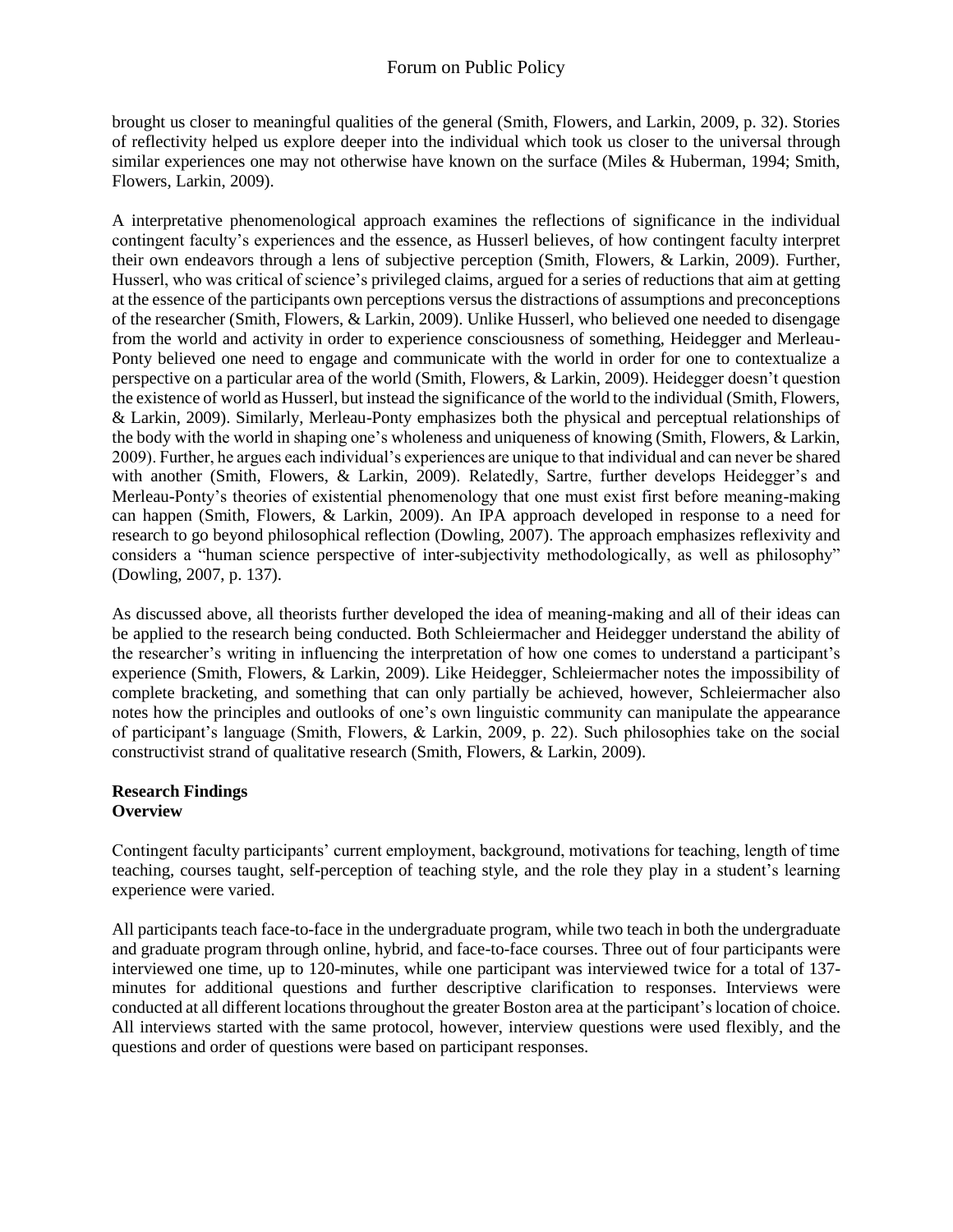While the contingent faculty interviewed have had unique and separate professional and social experiences both within and outside of contingent teaching, nine overarching themes emerged through the descriptive, lengthy discussions: defining contingent faculty by contingent faculty, contingent faculty perceptions of differences between full-time and contingent faculty, contingent faculty's assessment of the institutional community's lens, institutional investment in contingent faculty, institutional culture surrounding contingent faculty relationships and belongingness, evaluation/feedback, reliability of employment, contingent faculty definition of job satisfaction and perception of job reward, and predicating the future and institutional recommendations by contingent faculty. Interestingly, three out of the four contingent faculty had similar experiences and perceptions of institutional support, when associated as a whole group.

#### **Implications Overview**

The purpose of this research was to deeply explore contingent faculty experiences at a single institution, and their perceptions of institutional support from both the institution and through interpersonal relationships with their institutional community members. By focusing on a single institution, experiences are not simplified. Instead, experiences are focused and comprehensive on the particular institutional support systems and relationships most important to contingent faculty at their individual institution. Exploration of an individual, private institution's contingent faculty will provide the chance to better understand contingent faculty experiences, and how contingent faculty perceive their role and support systems within their own institutional community (Smith, 2007). Such research provides an opportunity for an institution to build strong relationships with their contingent faculty which may also offer the chance to provide students with a more valuable education (Modarelli, 2006). Much of the research classifies faculty as a generalizable, homogenous group, and most institutions treat all contingent faculty alike (Baldwin  $\&$ Wawrzynski, 2012; Gappa, 1993; Umbach, 2007). As such, research suggests institutions often fall short in supporting their contingent faculty by assuming all contingent faculty identify and connect with their institutions in the same way (Arsdale, 1978; Hoyt, 2012). Literature suggests that department and institutional work environments of contingent faculty tend to be negative because of outdated policies and practices that do not support contingent faculty (Kezar & Sam, 2013).

The participants were able to provide an increased understanding of their experiences and institutional support specific to their institution's unique cultural fabric. Their willingness to give rich, detailed descriptions through stories and examples of what they have experienced showcases their openness and comfort in sharing their voice. It also underlines their need to feel valued by their institutional communities. Their discussions call for institutions to rethink, reorganize, and restructure antiquated contingent facultyinstitutional relationships, policies, and practices that remain unexplored, undisputed, and unchanged (Baldwin & Chronister, 2001; Feldman & Turnley, 2004; Kezar & Sam, 2013). Further, understanding contingent faculty experiences could lead to the possibility to further explore what is needed for contingent faculty to feel valued through institutional support (Meixner et al., 2010; Smith, Flowers, and Larkin, 2009).

Much of the research on contingent faculty contradicts contingent faculty experiences (Meixner et. al, 2010). Such contradiction advances demand for more robust studies that limit such discrepancies in areas such as contingent faculty institutional commitment, satisfaction, and teacher preparation (Meixner et. al, 2010). An interpretative phenomenological approach allowed for contingent faculty to express their feelings and perceptions fully by allowing room for their own stories to emerge through flexible interview questions. The contingent faculty interviewed expressed a need for better economic equity, but also stronger interpersonal relationships with their institutional community members which influenced how much they feel supported and rewarded (Blau, 1964). Relationships flourish when employers "take care of employees" (Cropanzano & Mitchell, 2005, p. 882; Umbach, 2007). The contingent faculty disclosed feelings of embracement, obligation, and gratitude as benefits of feeling rewarded. Individuals who feel supported will have greater commitment to an organization (Cropanzano & Mitchell, 2005, p. 882; Umbach, 2007). As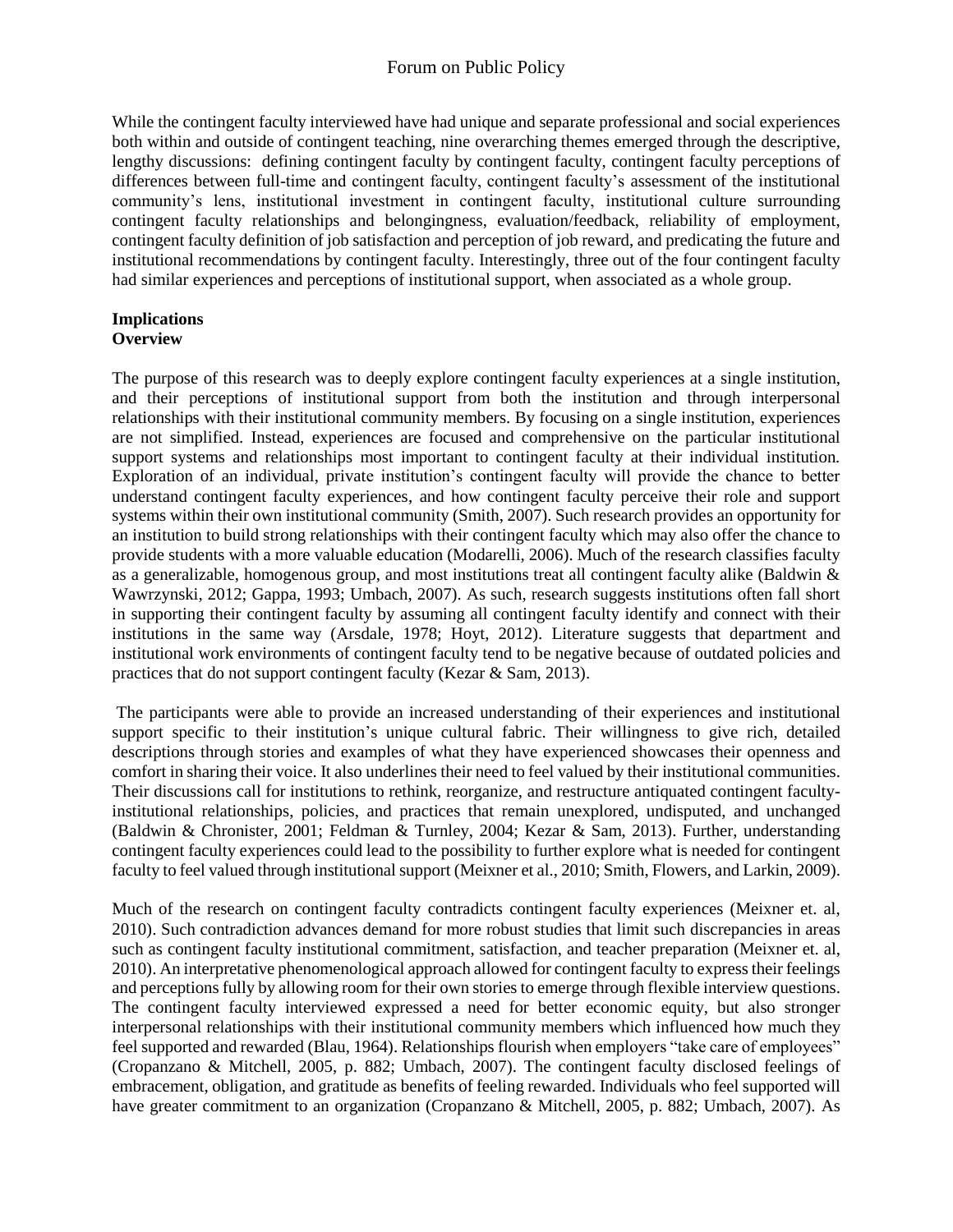admitted by the contingent faculty, they each questioned their own willingness to be fully committed to their institution because they do not feel the return on investment. Areas that contingent faculty felt a lack of institutional investment and commitment were professional development, pay, workspace, evaluation/feedback from their supervisors, interpersonal relationships with institutional community members, and reliability of employment. Instead, those areas have merely served as a check-and-balance system for the institution to follow group norms so their contingent faculty will behave in accordance with their assigned roles and what they are expected to do (Blau, 1964).

#### **Discussion of Research Findings**

*Research Question 1*

#### *What are the experiences of contingent faculty at a private, liberal arts college?*

Contingent faculty confirmed that there are times that they feel disenfranchised within their institution. However, all contingent faculty participants expressed that they have partial responsibility for how much they are invested in by their institution and how strong their interpersonal relationships are with institutional community members. All contingent faculty interviewed confirmed research that they have either a lower voice or not the same kind of voice as full-time faculty (Baldwin & Chronister, 2001). However, they partially accept some responsibility in choosing such voice. The flexibility of the job doesn't require them to be invested beyond showing up to teach their classes. They admitted they like the flexibility in being able to come and go as they please and not having to communicate with either their supervisors or other members of the faculty if they don't wish to. However, each contingent faculty member grappled with the idea of having freedom and flexibility versus being more invested in their institution and with their institutional community members. They saw their own investment as a reflection of how much the institution may be inclined to support them. Such reflection indicates the potential of both parties, the contingent faculty member and the institution, to play on each other as a means of growing stronger support systems through each other's investment. While contingent faculty appreciate the avenue of being able to do what they want, they question whether that is truly an advantageous and ethical feature of their job. In fact, they question whether such a hands-off approach manifests their separation from other full-time faculty by not being as invested. The contingent faculty note that it may be more beneficial if they had relationships with other faculty so they could take advantage of opportunities such as brainstorming about effective teaching practices.

### **Commitment**

Higher education institutions that include, reward, and value contingent faculty contribution are more likely to have contingent faculty who will increasingly develop strong emotional ties to the organization (Merriam, 2010). Further, contingent faculty will be more likely to take on tasks that are relative to institutional goals rather than individual interests (Merriam, 2010). If contingent faculty identify with their institution, their sense of belonging increases (Merriam, 2010). When contingent faculty feel like they belong, they are able to identify with their institution more (Merriam, 2010). It was evident that all of the contingent faculty interviewed felt there was some surface-level outreach by the institution to include them in professional development or other institutional initiatives. However, participants noted that they often felt out-of-place when attending such opportunities because often other contingent faculty don't attend, and/or full-time faculty and other institutional community members don't make a concerted effort to engage them. As noted by one contingent faculty member, she has been left in a corner by herself during an event. Comparatively, two contingent faculty did not feel a desire to have to commit to the institution beyond their teaching. The two contingent faculty specifically called to attention their lack of institutional investment because they did not feel the monetary reward to participate in extracurricular initiatives was worth it. They questioned investing their time and energy in doing anything beyond teaching because they either felt their job description doesn't warrant it, and/or the institution doesn't take any steps to value the contingent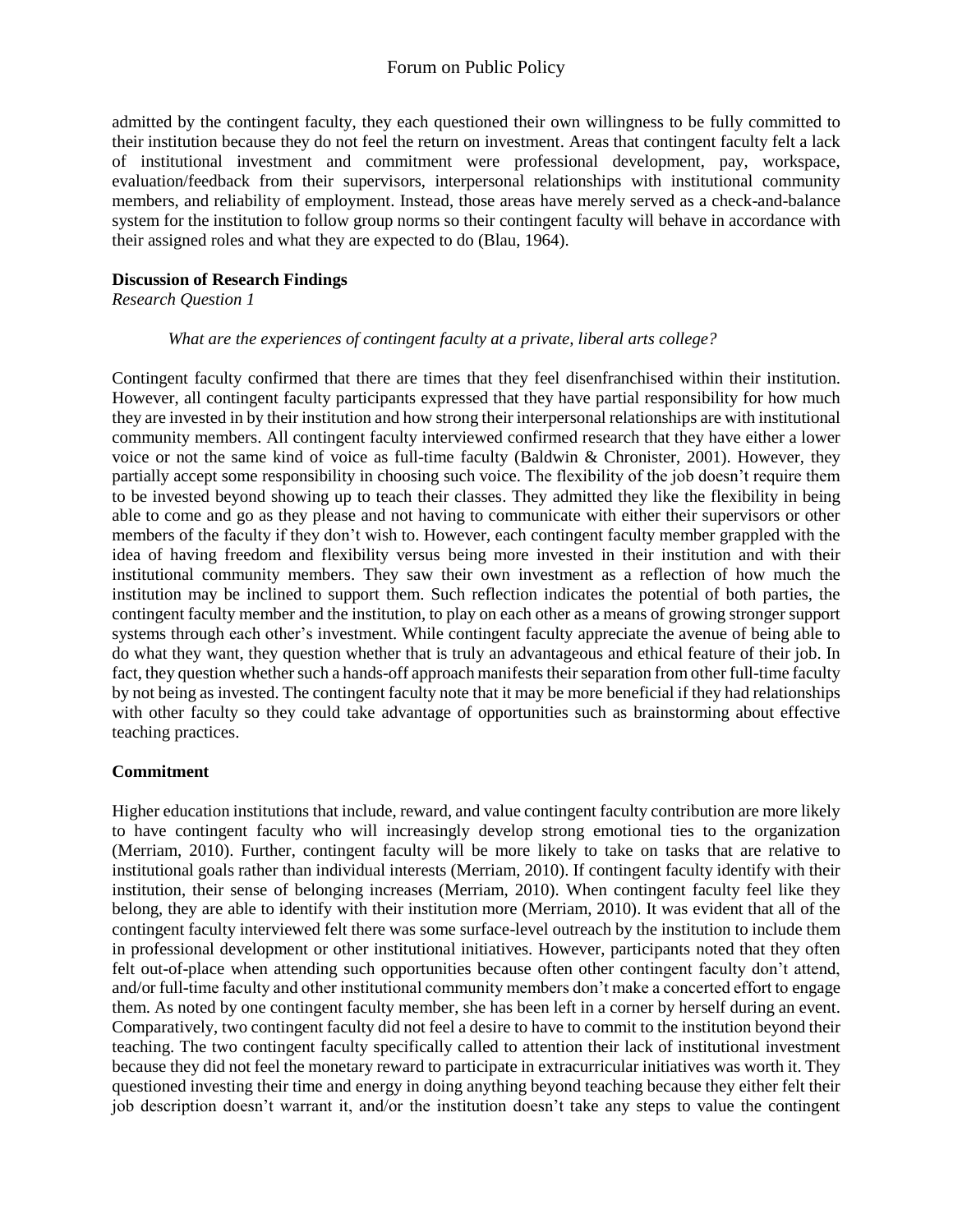faculty. On the other hand, the other two contingent faculty did not feel as committed to attending professional development initiatives for such little compensation, but they were committed in meeting with students outside of class if need be.

### **Compensation & Job Reliability**

The contingent faculty members interviewed were dissatisfied with compensation, but were satisfied with other aspects of their job. All contingent faculty noted that they do not feel the compensations represents what they do in terms of their work. Three contingent faculty admitted to working more than the average 40-hour work week, and felt they deserved greater compensation. Further, three contingent faculty criticized job security. Interestingly, one of those three contingent faculty members, who works full-time outside of teaching, noted the same insecurities said by two other contingent faculty members in being rehired. Although all three contingent faculty are at different career stages, they believed that an email blast was an unfair and insufficient way to guarantee whether they are rehired or not. They described that if they missed the email then the opportunity for them to teach is lost because it works on a first-come, first-serve basis. Such methods prove daunting in determining the predictability of being rehired at their institution. However, all four contingent faculty members were satisfied with the nature of their work in capacities such as scheduling flexibility, job autonomy, and challenge (Feldman & Turnley, 200; Waltman et. al, 2012). All of the contingent faculty made a case for what they do because of their passion and love of teaching students. The opportunity and challenge in sharing knowledge and ideas for learning and advancement through opening students' and their own minds is inspiring to the contingent faculty. Despite studies that have revealed a lack of academic support and recognition at universities, all of the contingent faculty felt that the challenge of teaching and learning new material themselves is thrilling (Hoyt et. al, 2008). As such, all considered the low compensation and lack of job reliability as manageable because of other positives such as a love of teaching (Hoyt et. al, 2008).

#### **Institutional Support**

Professional development is defined as "those processes and activities designed to enhance the professional knowledge, skills, and attitudes of educators so that they might, in turn, improve the learning of students…" (Wallin, 2004, p. 383). Contingent faculty confirmed other research that their needs do not differ greatly in areas of professional development when compared to full-time faculty (Wallin, 2004). Similar to other research, the contingent faculty interviewed felt their most desired resource is an increase in pay (Pearch & Martuz, 2005). However, like other research suggests, the contingent faculty interviewed proposed mentoring, orientation programs, and contingent faculty recognition as ways to build and foster contingent faculty communities that are important to valuable institutional practices of teaching, learning, and productivity (Feldman & Turnley, 2001; Morton, 2012). They specifically called for systems that would rework current socialization, compensation, inclusion in faculty governance, professional development, information sharing, and administrative and technical support processes (Fagen-Wilen et al., 2006; Kezar & Sam, 2013). Focus on such matters could help influence improved practices for contingent faculty which could help overall morale (Fagen-Wilen et al., 2006; Kezar & Sam, 2013).

#### **Contingent Faculty Impact on the Institution**

Thus far, literature that has examined the teaching practices of contingent faculty has been difficult to interpret because it depicts a complex and contradictory picture of contingent faculty teaching effectiveness compared to full-time faculty teaching effectiveness (Baldwin & Wawrzynski, 2011). Instructional quality variables such as active learning, preparing well-rounded citizens, class preparation, and diversity experiences have shown that part-time faculty place less of an emphasis on those four variables compared to full-time faculty (Umbach, 2007). Yet, in this study, all of the contingent faculty interviewed gave rich description of their teaching style and practices. They believed that they do just as good, if not a better job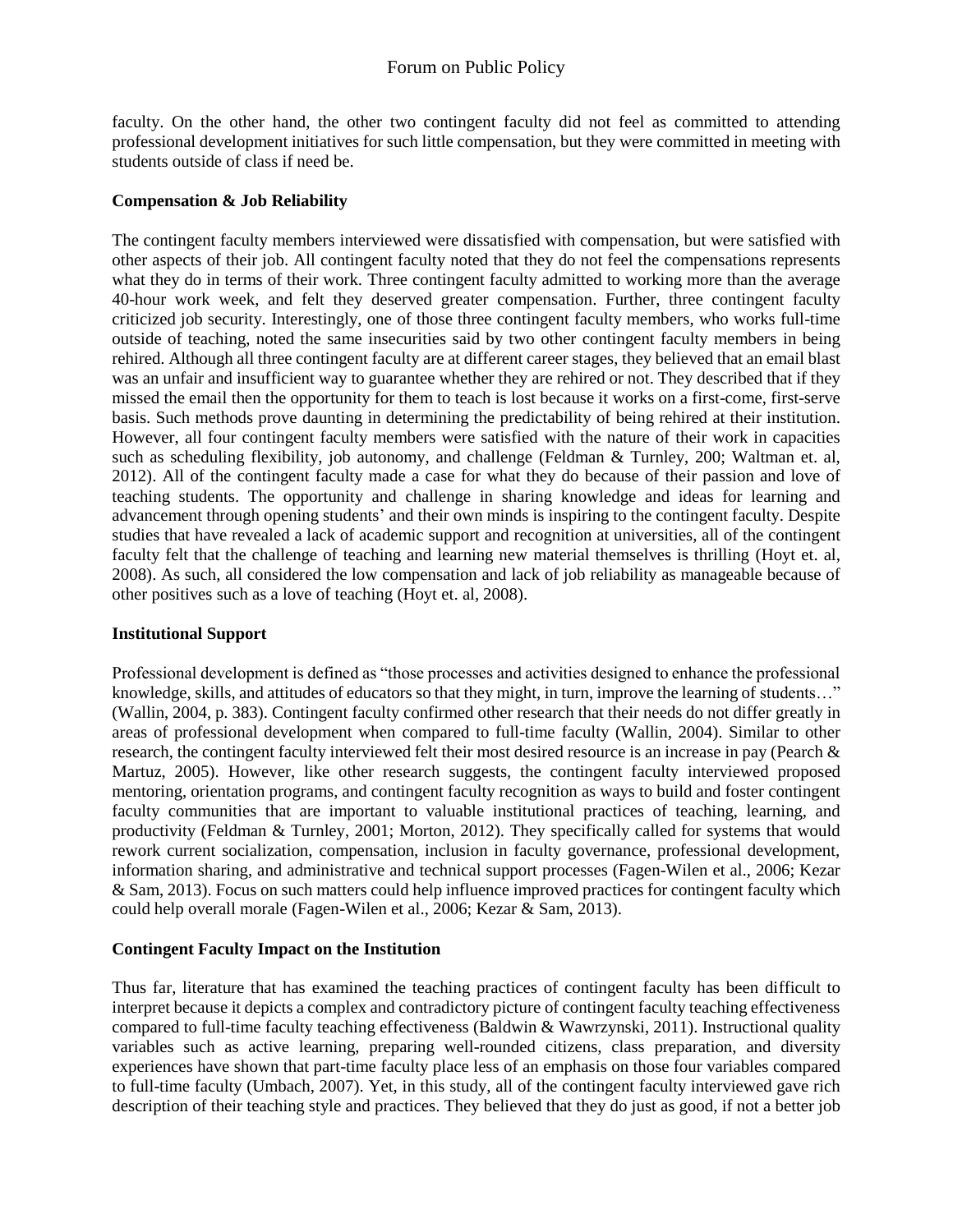than full-time faculty in teaching. All argued that they often spent countless hours learning and creating new material and grading. Further, two contingent faculty detailed how they go out of their way to meet students outside of class that need extra help, mentoring, and any other types of advice or direction. Although research has indicated that full-time faculty may be more committed to teaching, the contingent faculty interviewed contradicted such research as they considered their main focus and strongest attribute as their ability to prepare and teach well. For example, they highlighted their implementation of interactive and diverse learning environments that foster settings to prepare and promote well-rounded citizens (Umbach, 2007).

Further, some research suggests that contingent faculty rely heavily on student evaluations (Kirk & Spector, 2009). Baldwin and Chronister (2001) found that many non-tenure track faculty had concerns in the student evaluation criteria being used and the placement of too much power in the students' hands. They found that many contingent faculty craved to be evaluated in the same manner as full-time faculty (Baldwin  $\&$ Chronister, 2001). Three of the contingent faculty interviewed confirmed such skepticism regarding the heavy emphasis on student evaluations which drive their teaching effectiveness. They voiced their concerns at length regarding a need for supervisor evaluation and feedback similar to that of full-time faculty. Such feedback would make them feel more valued, give them a sense of belongingness, and provide constructive feedback to apply to their future course preparation.

#### *Research Question 2*

*How does contingent faculty at a private liberal arts college perceive their institutional support from both the institution and through interpersonal relationships with their institutional community members?*

#### **Institutionalization**

Institutionalization refers to the policies and practices that are part of underlying assumptions or norms that become engrained in the culture of an institution (Kezar & Sam, 2013). Faculty members determine the quality of an institution, and therefore, administrators and faculty members must make a commitment to work together in an environment of respect and equity (Gappa, Austin, & Trice, 2005). All of the contingent faculty interviewed acknowledged the status quo of the job which is merely showing up and teaching without having any other responsibilities. They explicitly stated that more support and stronger relationships with other community members could challenge such status quo that creates divisions among faculty (Kezar & Sam, 2013). The contingent faculty's stories of lack of acknowledgment and relationships highlight the pervasive status differentials among different faculty at the institution (Gappa, 2002). Contingent faculty emphasized the power of their own voice to digress beyond their own job satisfaction and instead, into processes of exchange, which reject underlying norms, values and outdated perceptions at the institution (Blau, 1964; Gappa, Austin, & Trice, 2005; Kezar & Sam, 2013). Instead, their processes of exchange revisit past and present relationships between faculty members and their institutional community members (Blau, 1964; Gappa, Austin, & Trice, 2005; Kezar & Sam, 2013). Such processes of exchange were magnified by contingent faculty's stories and examples of the dynamic social interactions played out by their individual experiences (Blau, 1960). Unlike other research that paints a confusing picture of contingent faculty experiences and relationships, individual exploration of their own relationships attributed the particularity of what each individual contingent faculty member has experienced and with whom (Wagoner, 2007). Their individuality allowed for specificity through their own storytelling.

#### **Implications**

#### **Implications for the Institution**

Few studies have covered the cultural fabric-the values, norms, and underlying assumptions that contingent faculty experience at their individual institution through their own voice (Kezar & Sam, 2013). Contingent faculty hiring is on the rise making-up 42.7% of all faculty at private institutions (Liu & Zhang, 2007).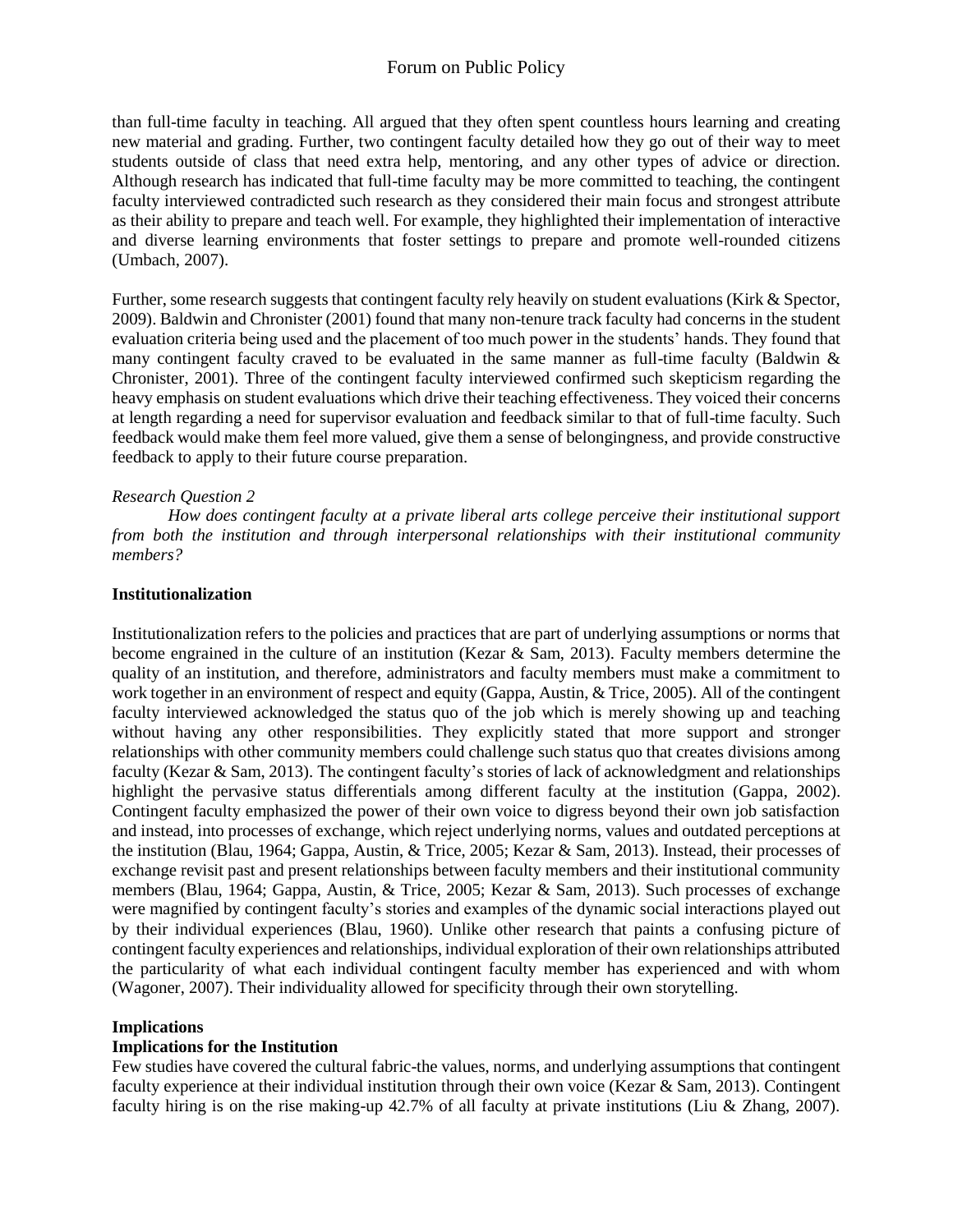Higher education institutions need to restructure antiquated contingent faculty-institutional relationships and the policies and practices that influence such relationships (Baldwin & Chronister, 2001). A qualitative study of what contingent faculty are experiencing at a single institution specifically illustrates the distinctions of the institution. It also details how to advance an institution's ability to raise awareness of how to include, manage, evaluate and recognize their own contingent faculty (Waltman, 2012). Experiences are focused and comprehensive on the particular institutional support systems and relationships most important to contingent faculty at their institution. Detailed accounts at a single institution exposes any superficiality and inaccurate efforts in a "one-size-fits-all" model of research that covers multiple institutions (Baldwin & Chronister, 2001; Gappa, Austin, & Trice, 2005, p. 36).

If the current institution has a better understanding of their contingent faculty, they would be able to pro vide resources that help contingent faculty feel more supported and rewarded (Umbach, 2007). If the institution knows more about their contingent faculty, then they would not waste time, energy, or money on programs and resources that may be useless in aiding their contingent faculty. As such, contingent faculty may have a greater commitment to their institutional community (Umbach, 2007). If the institution can adapt their employment practices and policies, and explicitly define contingent faculty job roles, then they can better serve that population. As the institution has evolved, they have not evolved their understanding of contingent faculty experiences. They cannot continue to classify them as a separate group when they have such a large stake in the success of the institution. As an over 100-year old higher education institution, there is a demand to not only change structurally, but internally.

Further, full-time faculty may be able to develop relationships with the contingent faculty's external communities which could also help the institution with funding for future growth (Gappa, Austin, & Trice, 2005).

#### **Implications for Chairpersons**

All contingent faculty discussed the importance of requiring supervisor evaluation. If chairs were required to evaluate their contingent faculty it could give them insight to the value the contingent faculty member is bringing to the student. It could also help develop and foster relationships with their contingent faculty by understanding their contingent faculty's strengths and how those may be best suited for teaching certain courses, and utilized in department initiatives. Further, it would help strengthen contingent faculty's morale because contingent faculty would feel as valued as full-time faculty. Currently, the contingent faculty solely rely on student evaluations as a measure for their effectiveness in the classroom. This poses as a problem because student evaluations may not be as accurate a measure of teaching effectiveness because students lack the maturity and pedagogical knowledge to evaluate contingent faculty. Further, one contingent faculty member questioned her own integrity and whether she is not as rigorous in the classroom, and in fact, grades leniently because she is aware of the relationship between student satisfaction and her job. If contingent faculty could be guaranteed supervisor evaluation they would not need to rely on the word of the student or implicate their own teaching practices. Instead, they would feel more valued by having the support and feedback from their supervisor as to whether they are doing a good job or not. As the college moves toward assessing more student work and department performance, it is imperative that contingent faculty are given feedback by academic professionals such as their Chair. Contingent faculty are responsible for student outcomes, as well as teaching effectiveness, but if they are not observed then both they and the students are being served injustice.

#### **Implications for Students**

The institution's ability to understand their contingent faculty provides a more valuable student education because the institution can provide the appropriate resources and support systems that would help their contingent faculty to improve and carry-out the most effective teaching practices. (Modarelli, 2006). For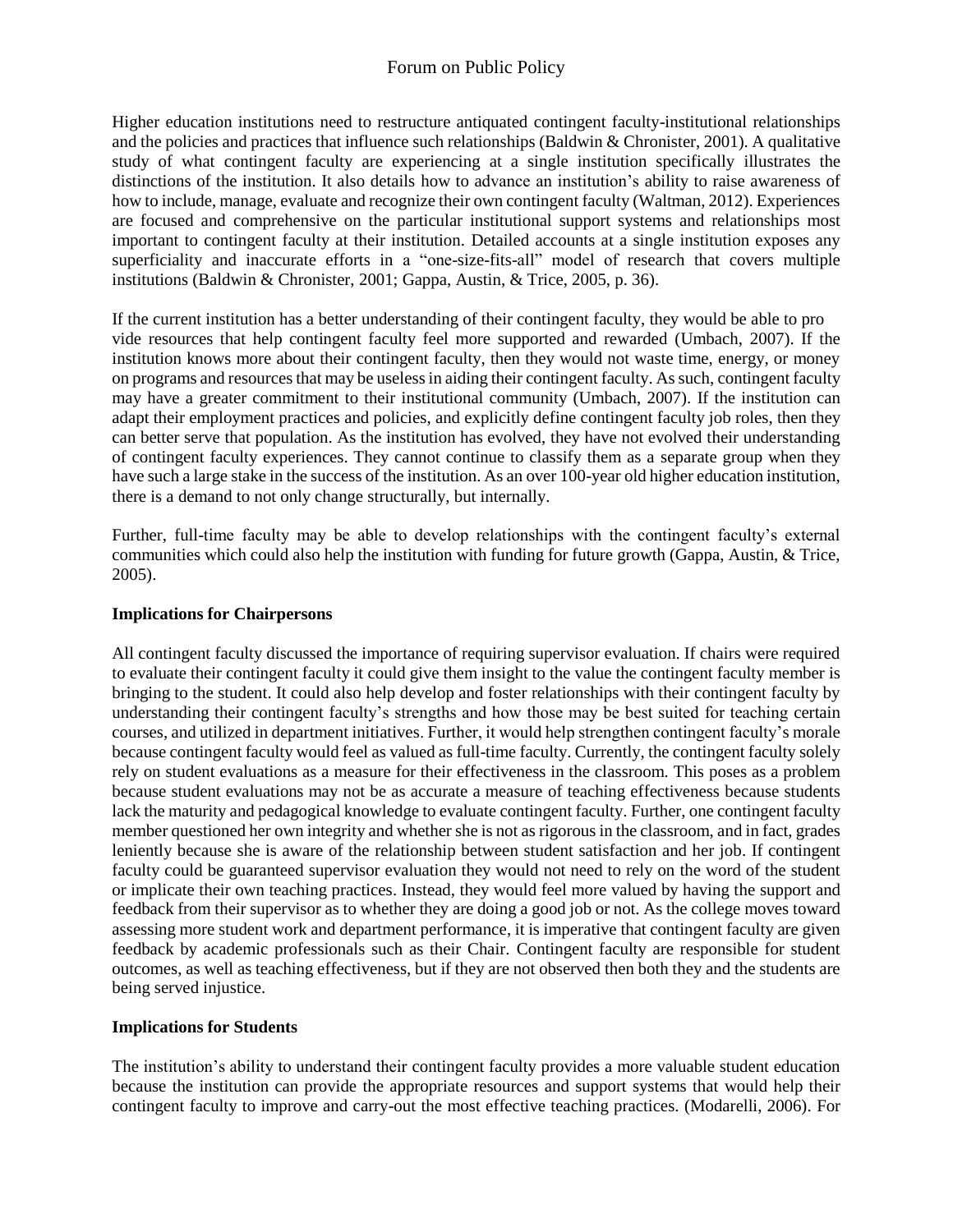example, improving opportunities for professional development can improve instructional quality (Zeigler & Reiff, 2006). The institution in this study relies heavily on their contingent faculty.

#### **Implications for Full-time faculty**

As referenced by the contingent faculty participants, they feel there is opportunity for full-time faculty to learn just as much from the contingent faculty's experiences and knowledge as they could learn from the full-time faculty's pedagogical experiences. Contingent faculty members felt that their experiences and relevancy can often be as strong if not stronger than full-time faculty because full-time faculty may not have been out in the industry for some time. Therefore, if full-time faculty look to build and continuously strengthen their relationships with contingent faculty, they too could gain new insight into growing practices in the field which they could then implement in their teaching and curriculum. One contingent faculty participant mentioned how important social media is to organizations today and that not all full-time faculty understand how to use such important forms of communication. Contingent faculty have connections to the community and are aware of new technologies, ideas, and practices within their respective fields (Gappa & Leslie, 1993). If both contingent and full-time faculty found more time for collaboration new knowledge could be shared. Also, currently the institution is carrying out a new core curriculum that would require more multidisciplinary courses taught by two professors in two different disciplines. Such growth in the multidisciplinary area could benefit from contingent faculty knowing other full-time faculty for these team teaching purposes.

#### **Implications for Contingent Faculty**

Contingent faculty who feel valued through institutional support will view themselves as contributors to their institution which creates a sense of belonging within their institutional community (Morton, 2012). Higher education institutions that include, reward, and value contingent faculty contributions are more likely to have contingent faculty who will increasingly develop strong emotional ties to the institution, and, therefore, will be more committed to the institution (Merriam, 2010; Umbach, 2007). Three of the contingent faculty have been employed for over 5 years which is not short-lived, and shows their investment to the field of teaching. Also, although one contingent faculty member has only taught for one year, she is invested because she is an former alumna as well. Therefore, each contingent faculty member knows they drive the quality of education (Gappa et al.; Mazurek, 2012). For example, one contingent faculty member even spoke about the institution needing continent faculty to survive. If the institution invests in areas the contingent faculty feel are needed and areas they value, contingent faculty can continue their employment for the long term which could aid in contingent faculty becoming part of and more immersed in the institutional community.

#### **Implications for Future Research**

As contingent faculty numbers continue to rise with 42.7% of faculty at a private institution comprised of contingent faculty, a key implication of this study is the need for additional research on contingent faculty experiences (Liu & Zhang, 2007; Maldonado & Riman, 2009). There were similar topics of discussion and feelings such as marginalization and lack of fair compensation among all the contingent faculty interviewed. However, there were some contradictions between the contingent faculty participants' experiences. For example, internal contradictions of contingent faculty among their individual experiences were revealed as the interviews evolved and the discussions grew deeper. The study indicated that while some contingent faculty experience similar situations and feelings, not all contingent faculty can be categorized as a generalizable, homogenous group, and institutions shouldn't classify them in that way (Baldwin  $\&$ Wawrzynski, 2012; Gappa, 1993, Umbach, 2007). The contingent faculty presented both internal and external factors that have indicated a need for reform in higher education and its contingent faculty employment practices and policies. Such also includes the building and strengthening of interpersonal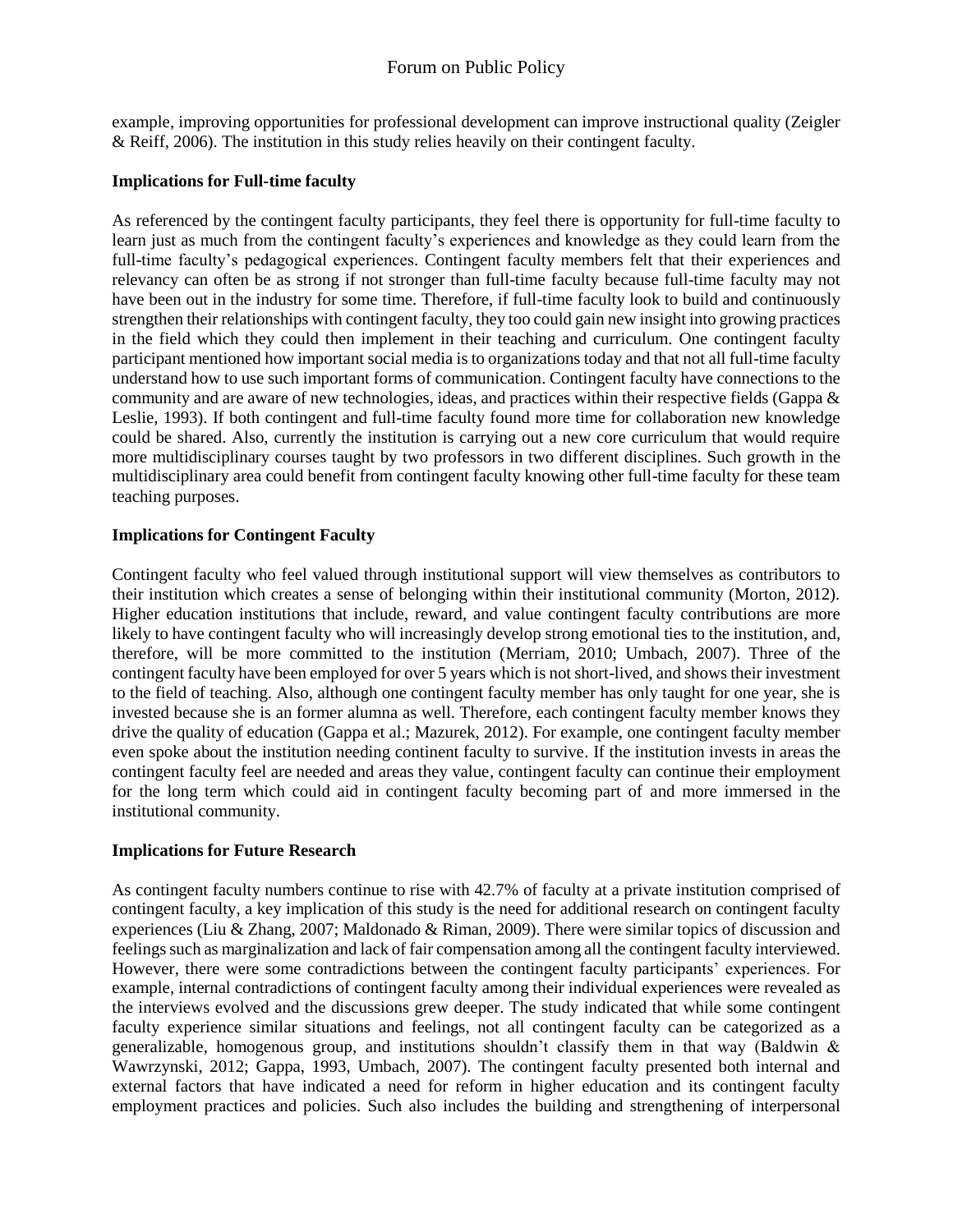relationships among contingent faculty and their colleagues (Baldwin & Chronister, 2001). Various institutions act as unique "labor markets" and yet, if stakeholders in higher education could distinguish the differences in experiences and perceptions between contingent faculty at different institutions, much more could be learned in order to improve contingent faculty's connection to their specific institution (Conley & Leslie, 2002).

#### **Limitations and Future Research**

The study had three limitations: researcher's background, timing of the study, and research design.

#### **Researcher's Background**

The researcher's background as a former contingent faculty member, and now a full-time faculty member at the same institution as the contingent faculty participants are employed, presents bias. First, because of the researcher's vested interest in the topic and her own experiences as both a contingent and full-time faculty member. Second, phrasing of the interview questions could have presented some bias based on the researcher's first-hand knowledge of the institution's policies and practices toward contingent faculty. Third, despite the researcher following proper IRB protocol the contingent faculty interviewed may have had knowledge of the researcher's background. Consequently, they may have been more inclined to feel obligated to participate in the research, and to share more detail of their experiences than they would have wanted to because of faculty status. The contingent faculty may have felt the researcher had an upper-hand during the interview because of the researcher's position.

#### **Timing of the Study**

The interviews were conducted during a time when the topic of contingent faculty and perimeters of unionizing are on the forefront of discussion in media forums concerning higher education. Such forums have underlined negative perceptions surrounding contingent faculty employment and how contingent faculty are treated by universities and colleges across the country. Therefore, responses could have been influenced by such negative press and perceptions.

### **Research Design**

The study was further limited by research design. It is difficult to define what interpretation is, how the interpretation process works, and how to assess the validity of interpretation within qualitative research (Smith, Flowers, and Larkin 2009). There is not a reasonable amount of research on contingent faculty experiences at a private, liberal arts college that may be used to examine common features and variations across samples. Therefore, while this research may prove groundbreaking, it will also be demanding and incapable of making wider claims on the phenomenology of contingent faculty, and misinterpretation could occur (Smith, Flowers, & Larkin, 2009).

Further, participants were purposefully selected which allowed the researcher to disproportionally select participants from two disciplines rather than various disciplines. As such, the homogeneity of the sample size could encourage similar expressive discussions (Smith, Flower, and Larkin, 2009).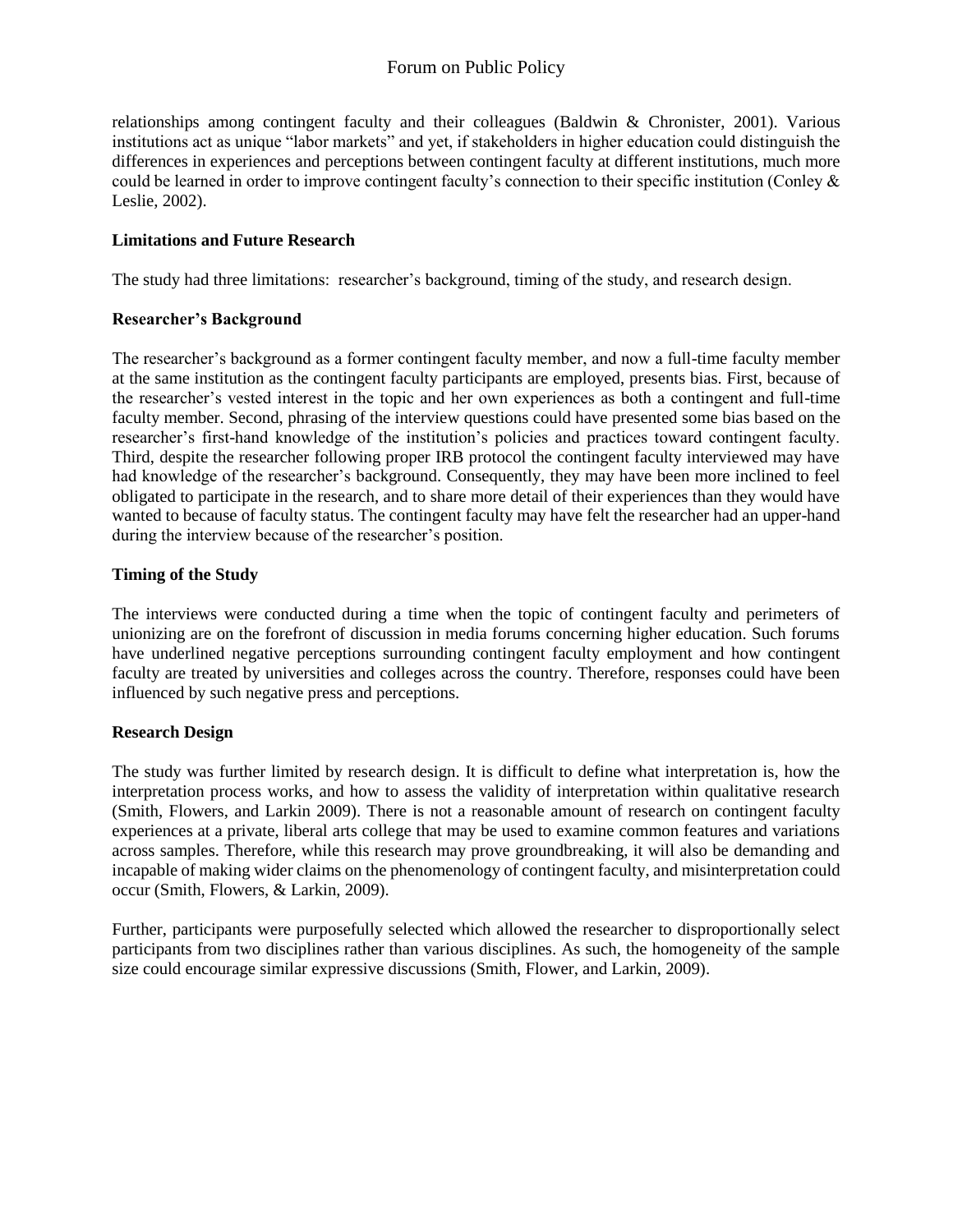#### **Recommendations for Future Research**

#### Recommendation 1

The first recommendation for research is to continue to move away from both quantitative and qualitative studies that have focused on job satisfaction levels using Frederick Herzberg's 1960's motivator-hygiene model. Herzberg's motivator-hygiene theory has revealed a need for a modified theory on job satisfaction to be created for non-tenure-track faculty (Hoyt et al., 2008; Waltman, 2012). Both methods proved to be significant in studying contingent faculty job satisfaction, but qualitative research offers a deeper, richer understanding of lived experiences of contingent faculty.

#### Recommendation 2

The study should include more contingent faculty participants from various disciplines across the institution. Such diversity would be useful in determining if the contingent faculty participant experiences are department and/or discipline or institution specific or transferable across many colleges and universities.

#### Recommendation 3

The study should be replicated at other higher education institutions both similar and different in scope and size to the institution studied. A comparison of findings across institutions would help verify if contingent faculty experiences are institution or geographically specific, similar only among institutions that are the same, or transferable across many colleges and universities.

#### Recommendation 4

Very few studies have looked at belonging from the viewpoint of the employer (Merriam, 2010). It would be valuable to study the view point of who contingent faculty are, their job role, and how and where contingent faculty fit-in with those who hold full-time faculty and administrative positions within the institution. Comparing the perceptions of full-time faculty and administrative members with contingent faculty perceptions would indicate where the disparities lie. There needs to be an understanding of both similarities and differences of perception among institutional members and contingent faculty. Such could establish a starting point for organizational change toward contingent faculty employment practices and policies, and contingent faculty relationships with other institutional members.

#### Recommendation 5

More interview time must be given for contingent faculty to further explain their recommendations for institutions to better support their population. It would be valuable to allow contingent faculty the interview time to discuss more comprehensively their plans of action for institutions to enact organizational change. Future research should consider interviewing faculty over longer periods of time, and perhaps even create focus groups of contingent faculty to concentrate on areas such as institutional recommendations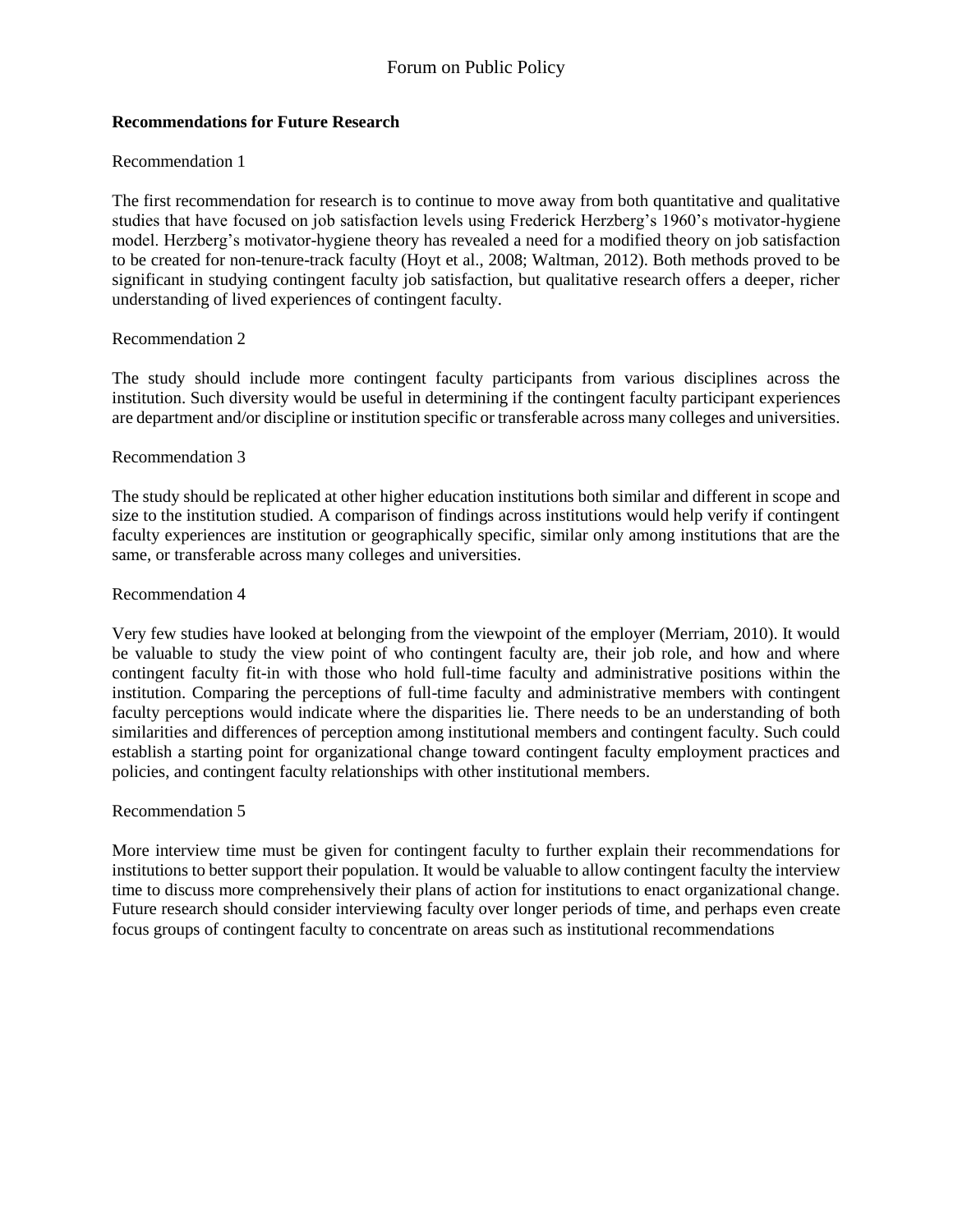#### **Conclusion**

The purpose of this study was to understand contingent faculty experiences at a single institution through their own voice. As contingent faculty populations continue to grow it is important for the institution to know what institutional support systems contingent faculty value, and how to strengthen interpersonal relationships of contingent faculty and other institutional community members. If contingent faculty feel valued through institutional support, whether accessibility to resources or interpersonal relationships, their sense of belonging will increase along with their commitment to the institution. In doing so, contingent faculty would further their opportunities in making a positive impact on the institution and its various populations such as students and full-time faculty.

Although some of the contingent faculty experiences were unique to the individual, there were similar experiences that were echoed by all of the contingent faculty members interviewed. Therefore, similar experiences are transferable across the institution which indicates a call for change in current institutional policies and practices regarding contingent faculty. The findings of the study will help facilitate the institution's awareness, availability, mobility, and transformation of current organizational practices for contingent faculty to innovative programs that speak to the voice of contingent faculty members and what they value in support systems. Further, the study highlights the need for future research to continue to allow contingent faculty's voice to steer institutional platforms that aid in creating positive support systems for contingent faculty. The more invested the institution is in their contingent faculty relies on continually conducting research that articulates the evolving and diverse voice of contingent faculty and the complexities and intricacies within such discourse.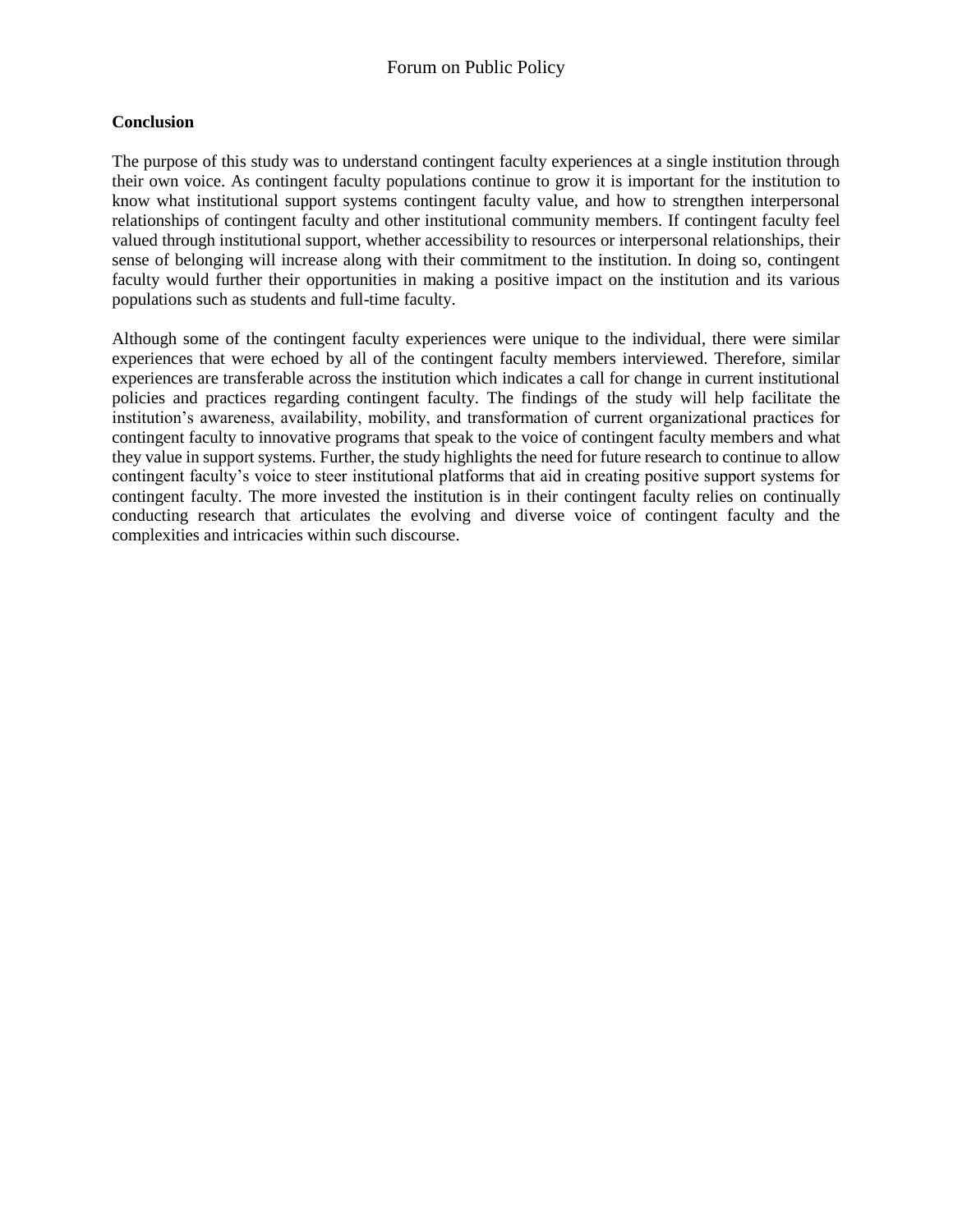#### **References**

- Arsdale, G.V. (1978). De-professionalizing a part-time teaching faculty: How many, feeling small seeing few, getting less, dream of more. *The American Sociologist*, *13*, 195-201.
- Baldwin, R.G. & Chronister, J.L. (2001). *Teaching without tenure: Policies and practices for an era*. Baltimore, MD: Johns Hopkins University Press.
- Baldwin, R.G. & Wawrzynski, M.R. (2011). Contingent faculty as teachers: what we know; we need to know. *American Behavioral Scientist*, *55*(11), 1485-1509.
- Blau, P.M. (1960). A theory of social integration. *American Journal of Sociology*, *65*(6), 545-556.
- Blau, P.M. (2009). *Exchange and power in social life*. New York: Wiley.
- Burrell, G., & Morgan, G. (1979). *Sociological paradigms and organizational analysis: Element of the sociology of corporate life*. London: Heinemann.
- Butin, D.W. (2010). *The education dissertation*: *A guide for practitioner scholars*. Thousand Oaks, CA: Sage Publications, Inc.
- Castillo, J.X. & Cano, J. (2004). Factors explaining job satisfaction among faculty. *Journal of Agricultural Education*, *45*(3), 65-74.
- Cherwin, A. (2008, November 9). US: Obama and higher education: Promises and problems. *University World News*, *52*. Retrieved fro[m http://www.universityworldnews.com/article.php?story](http://www.universityworldnews.com/article.php?story)
- Christensen, C. (2008). The employment of contingent faculty at community colleges. *New Directions for Community Colleges*, *143*, 29-36.
- Conley, V.M. & Leslie, D.W. (2002). *Part-time instructional faculty and staff: Who they are, what they do, and what they think*. Washington, D.C: U.S. Department of Education.
- Creswell, J.W. (2013). *Qualitative inquiry & research design: Choosing among five approaches* (3rd ed.). Thousand Oaks, CA: Sage Publication, Inc.
- Cropanzano, R. & Mitchell, M.S. (2005). Social exchange theory. *Journal of Management*, *31*(6), 874-900.
- Dedman, D., & Pearch, W.J. (2004). Perspectives on contingent faculty and other non-tenure faculty. *Community College Enterprise*, *10*(1), 23-33.
- Dowling, M. (2007). From Husserl to van Manen: A review of different phenomenological approaches. *International Journal of Nursing Studies*, *44*, 131-142.
- Fagan-Wilen, R., Springer, D.W., Ambrosino, B., & White, B.W. (2006). The support of contingent faculty: An academic imperative. *Social Work Education*, *25*, 39-51.
- Feldman, D.C., & Turnley, W.H. (2001). A field study of contingent faculty: The impact of career stage on reactions to non-tenure jobs. *Journal of Career Development*, *28*, 1-16.
- Feldman, D.C., & Turnley, W.H. (2004). Contingent employment in academic careers: Relative deprivation among adjunct faculty. *Journal of Vocational Behavior*, *64*, 284-307.
- Gappa, J.M. & Leslie, D.W. (1993). *The invisible faculty: Improving the status of part-timers in higher education*. San Francisco, CA: Jossey Bass-Inc.
- Gappa, J.M. (2000). Managed professionals: Unionized faculty and restructuring academic labor. *Journal of Higher Education*, *71*(6), 751-753.
- Gappa, J.M. (2002). Teaching without tenure. *Perspectives in Biology and Medicine*, *45*(3), 449-456.
- Gappa, J.M., Austin, A.E., & Trice, A.G. (2005). Rethinking academic work. *Change*, *37*, 32-39.
- Gappa, J.M. (2008). Today's majority: Faculty outside the tenure system. *The Magazine of Higher Learning*, *40*(4), 50-54.
- Green, D.W. (2007). Contingent faculty and the continuing quest for quality. *New Direction for Community Colleges*, *140*, 29-39.

Grigaliunas, B.S. & Herzberg, F. (1971). Relevancy in the test of motivator-hygiene theory. *Journal of Applied Psychology*, *55*(1), 73-79.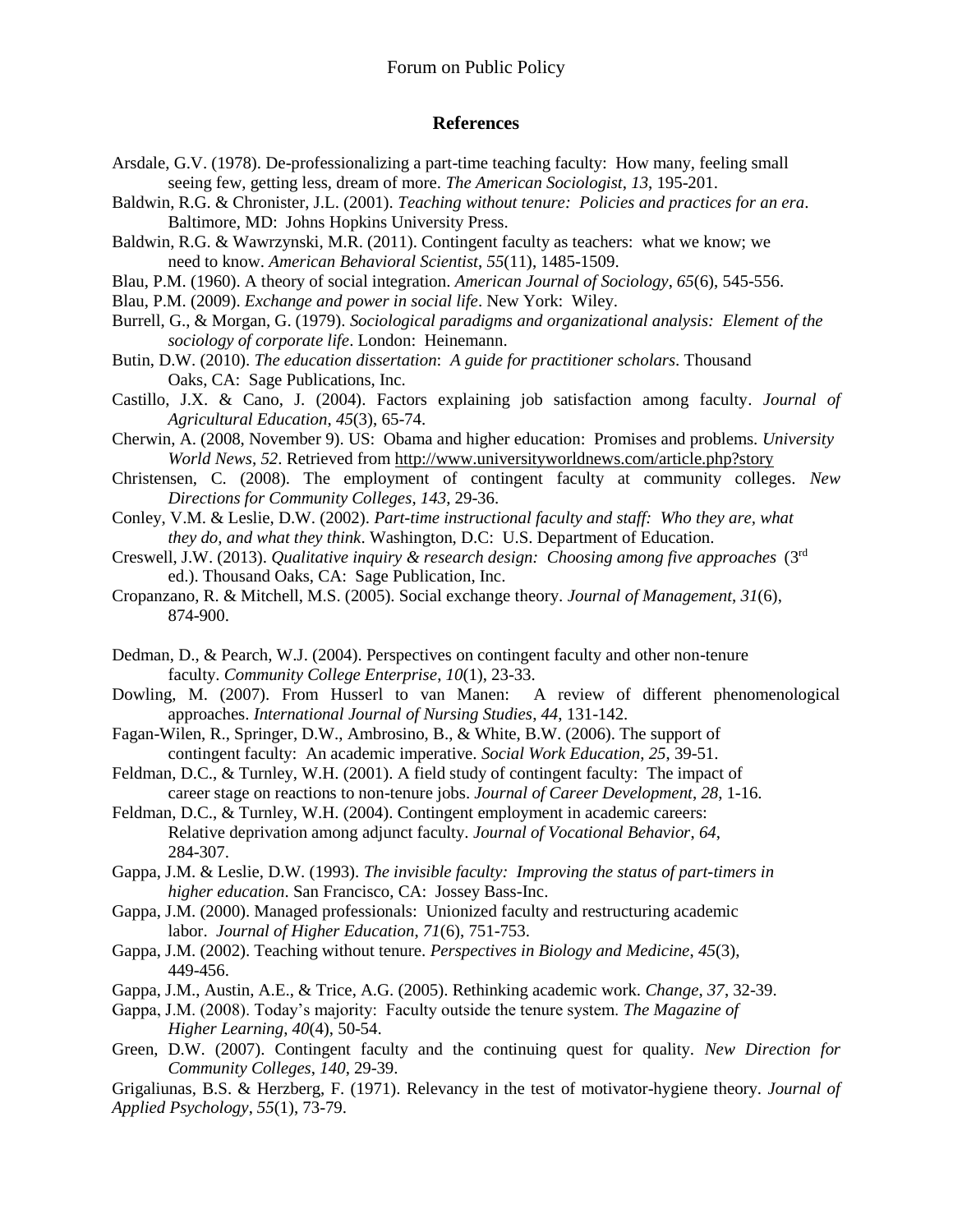- Halcrow, C., & Olson, M.R. (2011). Contingent faculty: Valued resource or cheap labor? *FOCUS on Colleges, Universities & Schools*, *6*(1), 1-8.
- Hofmans, J., De Gieter, S., & Pepermans, R. (2013). Individual differences in the relationship between satisfaction with job rewards and job satisfaction*. Journal of Vocational Behavior*, *82*(1), 1-9.
- Homans, G.C. (1958). Social behavior as exchange. *American Journal of Sociology*, *63*(6), 597-606.
- Homans, G.C. (1982). The present state of sociological theory. *The Sociological Quarterly*, *23*(3), 285- 299.
- Hoyt, J.E. (2012). Predicting the satisfaction and loyalty of adjunct faculty. *The Journal of Continuing Higher Education*, *60*, 132-142.
- Hoyt, J.E., Howell, S.L., Glines, L.J., Johnson, C., Spackman, J.S., Thompson, C., & Rudd, C. (2008). Assessing contingent faculty job satisfaction in continuing higher education: Implications for the profession. *The Journal of Continuing Higher Education*, *56*, 27-38.
- Kezar, A. & Sam, C. (2013). Institutionalizing equitable policies and practices for contingent faculty. *The Journal of Higher Education*, *84*(1), 56-87.
- Kimmitt, M. (2009). A model of contingent faculty in higher education. *Economic Letters*, *105,* 68-70.
- Kirk, F.R., & Spector, C.A. (2009). A comparison of the achievement of students taught by full-time versus contingent faculty in business courses. *Academy of Educational Leadership Journal, 13*, 73- 81.
- Leslie, D.W. & Gappa, J.M. (2002). Part-time faculty: Competent and committed. *New Directions for Community Colleges*, *118*, 59-67.
- Louziotis, D. (2000). The role of contingent faculty: Bridging the dark side and ivory tower. *Review of Business*, *21*, 47-52.
- Liu, X. & Zhang, L. (2007). *What determines employment of part-time faculty in higher education institutions?* [Electronic version]. Retrieved [March 25, 2015], from Cornell University, School of Industrial and Labor Relations site [http://digitalc](http://digital/)ommons.ilr.cornell.edu/workingpapers/139/
- Maggs-Rapport, F. (2000). Combining methodological approaches in research: Ethnography and interpretive phenomenology. *Journal of Advanced Nursing*, *31*(1), 219-225.
- Maldonado, E. & Riman, J. (2009). The contingent faculty advocate @ fit: Bringing contingent faculty into the mainstream*. Journal of Educational Technology systems*, *37*, 327-333.
- Maynard, D.C, & Joseph, T.A. (2008). Are all contingent faculty underemployed? The influence of
- faculty statues preference on satisfaction and commitment. *Higher education*, *55*, 149-
	- 154.
- Mazurek, R.A. (2012). Academic labor is a class issue: Professional organizations confront the exploitation of contingent faculty. *J. Workplace Right*s, *16*(3-4), 353-366.

McNabb, J. (2013). *Lecture Week 3: Interpretive Phenomenological Analysis (IPA)[Screencast]*. Retrieved from Proposal Development Qualitative Blackboard: <http://www.screencast.com/t/PH8Mp5Dn>

- Meixner, C., Kruck, S.E., & Madden, L.T. (2010). Inclusion of contingent faculty for the benefit of faculty and students. *College Teaching*, *58*, 141-147.
- Merriam, C.L. (2010). *Adjunct faculty organizational sense of belonging and affective organizational commitment* (Doctoral dissertation). Retrieved from ProQuest. (Accession No. 3411382).
- Milliken, T.F., & Jurgens, J.C. (2008). Assessing the needs of human services contingent faculty: Uncovering strategies for retaining quality instructors. *Human Services Education*, *28*, 29-43.
- Modarelli, M. (2006). A kantian approach to the dilemma of contingent faculty. *Changing English, 13, 241-252.*
- Morton, D.R. (2012). Adjunct faculty embraced: The institution's responsibility. *Christian Educational Journal 9*(2), 397-407.
- Pearch, W.J., & Marutz, L. (2005). Retention of contingent faculty in community colleges. *Community Enterprise*, *11*, 29-44.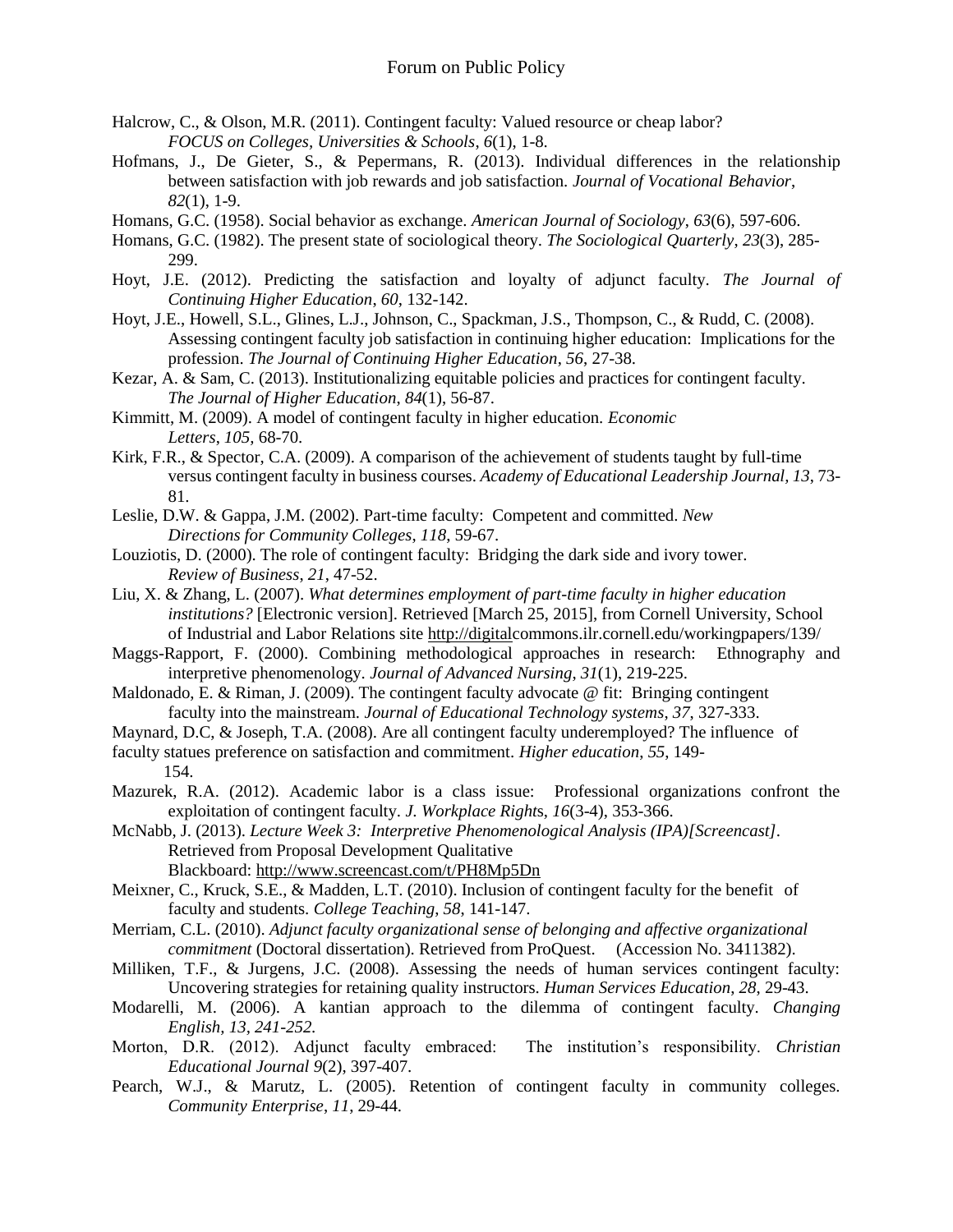- Saldana, J. (2013). *The coding manual for qualitative researchers* (2<sup>nd</sup> ed.). Thousand Oak, CA: Sage Publications, Inc.
- Smith, J.A., Flowers, P., Larkin, M. (2009.) *Interpretative phenomenological analysis: Theory, methods, and research*. London, England: Sage Publications Ltd.
- Smith, J.A. & Osborn, M. (2008). Interpretative phenomenological analysis. In J.A. Smith (Ed.), *Qualitative psychology: A practical guide to research methods* [E-reader version] (pp. 53-79). Retrieved from http://books.google.com
- Thomas, D.R. (2006). A general inductive approach for analyzing qualitative evaluation data. *American Journal of Evaluation*, *27*(2), 237-246.
- Tomanek, J.K. (2010). *Job satisfaction of community college contingent faculty at Midwestern Community College* (Unpublished doctoral dissertation). Iowa State University, Ames, Iowa.
- Umbach, P.D. (2008). *The effects of part-time faculty appointments on instructional techniques commitment to teaching*. Paper presented at the 33rd Annual Conferences of the Association for the Study of Higher Education: Jacksonville, Florida.
- Umbach, P.D. (2007). How effective are they? Exploring the impact of contingent faculty on undergraduate education. *The Review of Higher Education*, *30*(2), 91-123.
- Wagoner, R.L. (2007). Contingent faculty satisfaction across missions and disciplines. *New Directions for Community Colleges*, *140*, 75-81.
- Wagoner, R.L., Metcalfe, A.S., & Olaroe, I. (2005). Fiscal reality and academic quality: Part- time faculty and the challenge to organizational culture at community colleges. *Community College Journal of Research and Practice*, *29*, 25-44.
- Wallin, D. (2004). Valuing professional colleagues: Contingent faculty in community and technical colleges. *Community College Journal of Research and Practice*, *28*, 373-391.
- Wallin, D. L. (2007). Part-time faculty and professional development: Notes from the field *New Directions for Community Colleges, 140*, 67-73.
- Waltman, J., Bergom, I., Hollenshead, C., Miller, J., & August, L. (2012). Factors contributing to job satisfaction and dissatisfaction among non-tenure track faculty. *Journal of Higher Education, 83*(3), 411-434.
- Zeigler, C.A., & Reiff, M. (2006). Contingent faculty mentoring, a vital responsibility in a changing educational climate: The Lesley University contingent faculty mentoring program. *Mentoring & Tutoring*, *14*, 247-269.